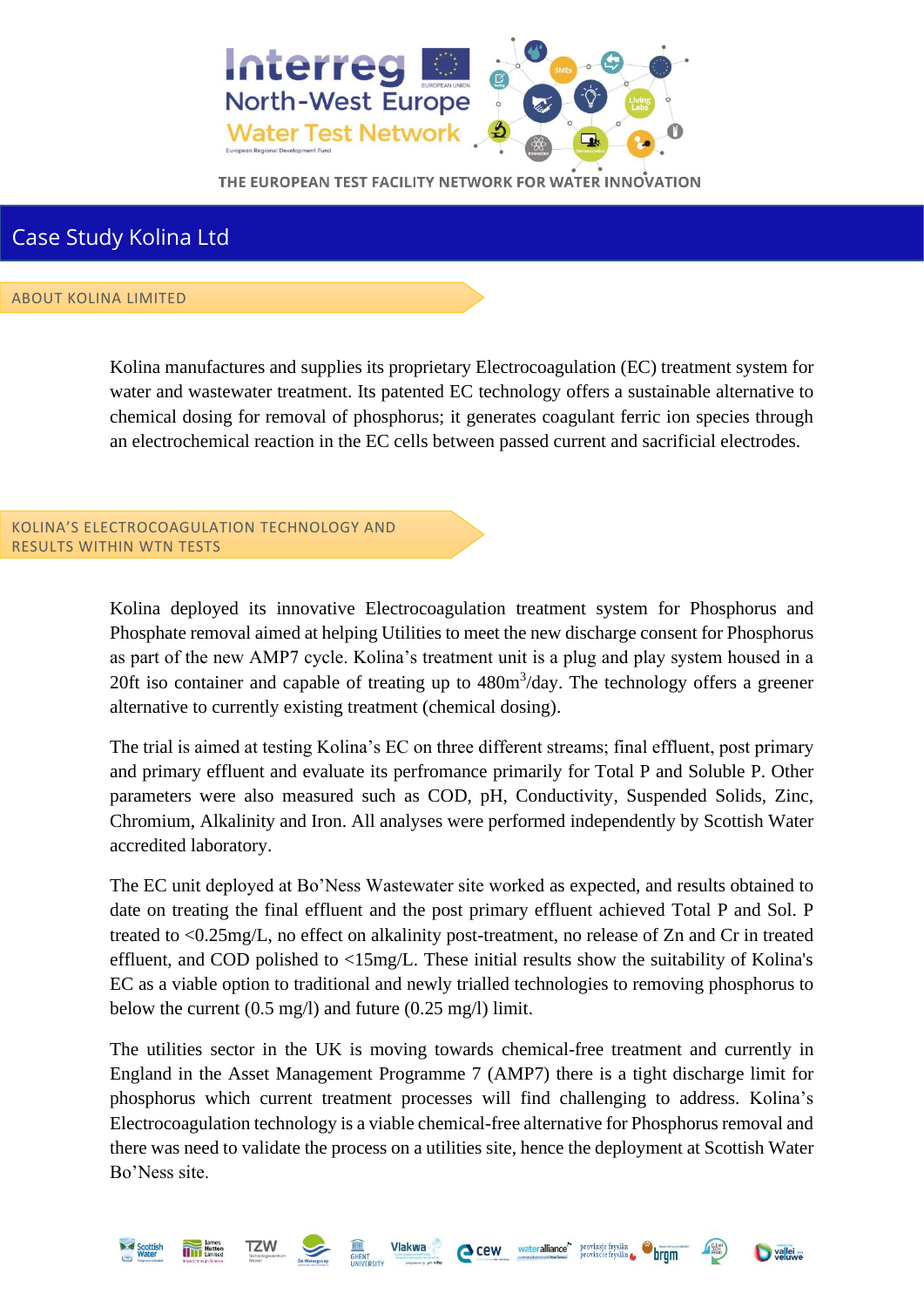

Results obtained to date has shown that Kolina's Phosphorus Removal plant conclusively removes both total and orthophosphate to below the current (AMP7) and future limits, as shown below in Figure 3. Kolina has treated the 'final effluent stream and also the post primary effluent. The final effluent stream has gone through the full wastewater treatment plant at Bo'Ness, and thus contains residual contaminants that the traditional treatment plant has not managed to remove. Therefore, the residual fraction contains harder to remove and recalcitrant contaminants, which this and many traditional wastewater plants will struggle with. The post primary effluent has only undergone screening. From the data received thus far, the following conclusions can be made:

- Kolina's EC can remove Total Phosphorus and Ortho Phosphate from the final effluent and post primary samples to less than 0.25mg/L
- The treatment has no significant effect on alkalinity (depletion) post-treatment
- No release of Zinc and Chromium in the treated effluent
- COD polished to  $\langle 15 \text{ mg/L} \rangle$
- Residual ferric in solution currently comfortably within the allowable discharge limit of 4 mg/L (recent data showed that residual ferric concentrations in the treated effluent range from  $0.8$ -2.3 mg/L)









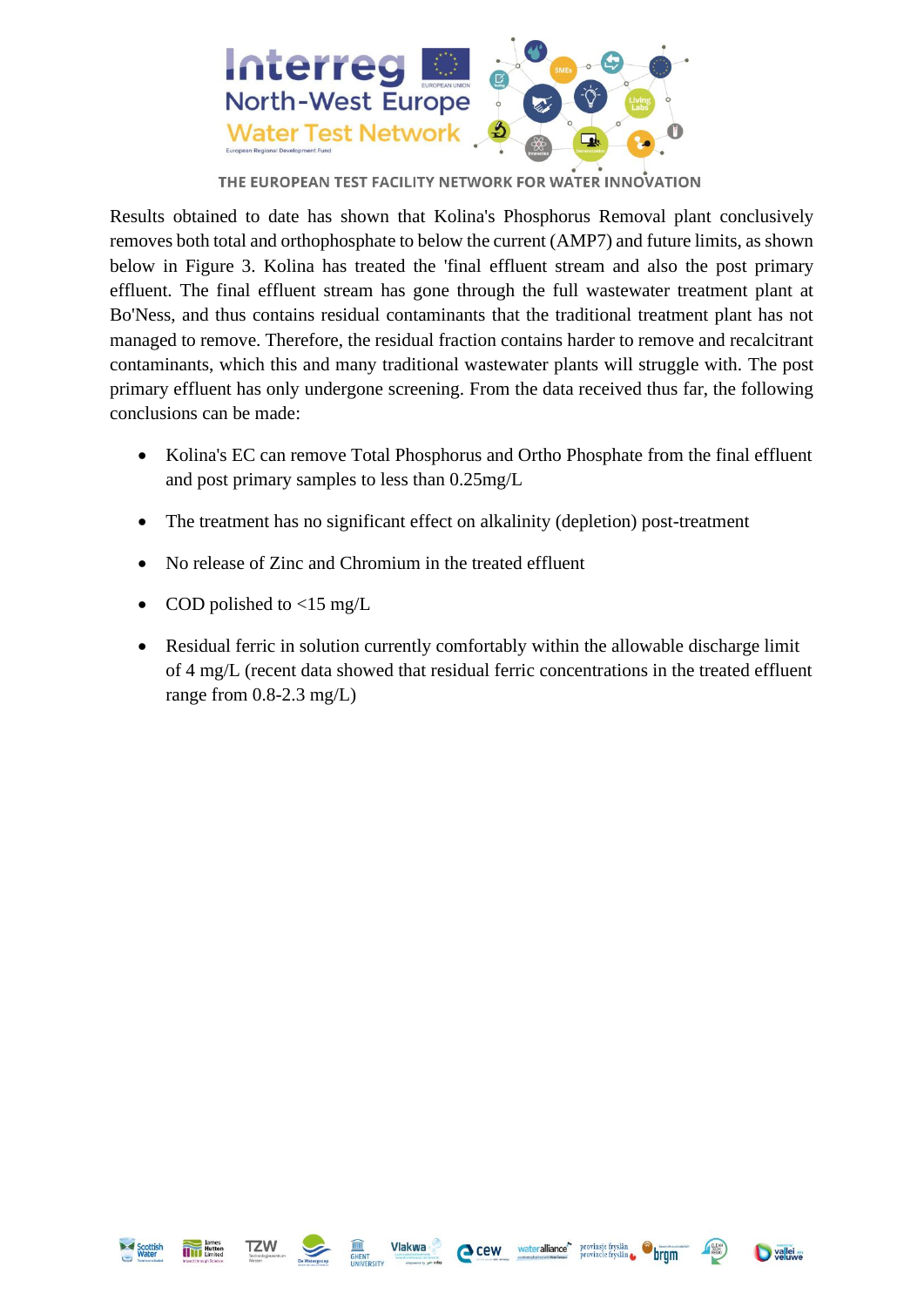



KOLINA RECOMMEND WTN TO OTHER SMES?

**TZW** 

The Water Test Network provides an unique opportunity to deploy our plug and play chemicalfree treatment system on a live site with the support of WTN, which not only provided the funding but also allowed us to access the network of professionals and the potential to market our technology/product to a wider audience in both the UK and the EU.

WTN is the perfect platform for us as our demonstration is effectively a third party validation without any bias. Data obtained would be from accredited labs. Further regular meetings with the stakeholders in the project ensures that all parties are updated of the progress and for Kolina it gives us the opportunity to interact with the wider utilities audience. WTN is also very proactive and everyone in the team is very supportive, engaging and open to innovative ideas right from the start of the application process to deployment on site. Hence the perfect blend to ensure success.

Cew wateralliance<sup>\*\*</sup> provincie fryslân

vallei en

bram

Vlakwa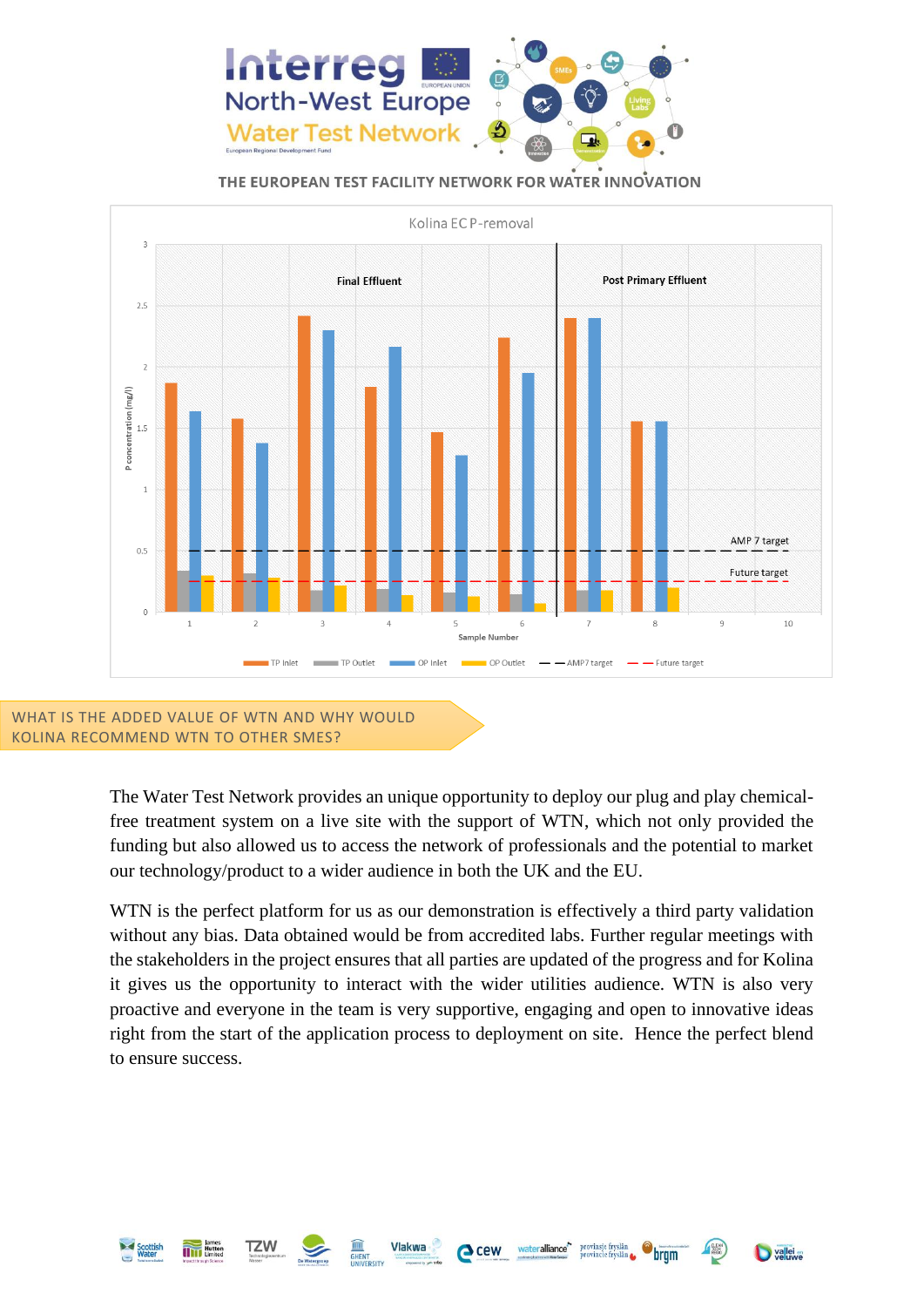

LINK TO KOLINA'S WEBSITE AND SOCIAL MEDIA ACCOUNTS

Website: https://www.kolina.co.uk/ Email address: [info@kolina.co.uk](mailto:info@kolina.co.uk) LinkedIn: <https://www.linkedin.com/company/kolina-limited>

PICTURES OF KOLINA'S ELECTROCOAGULATION UNIT AND TESTING



Wastewater treatment unit arriving on site in Bo'ness











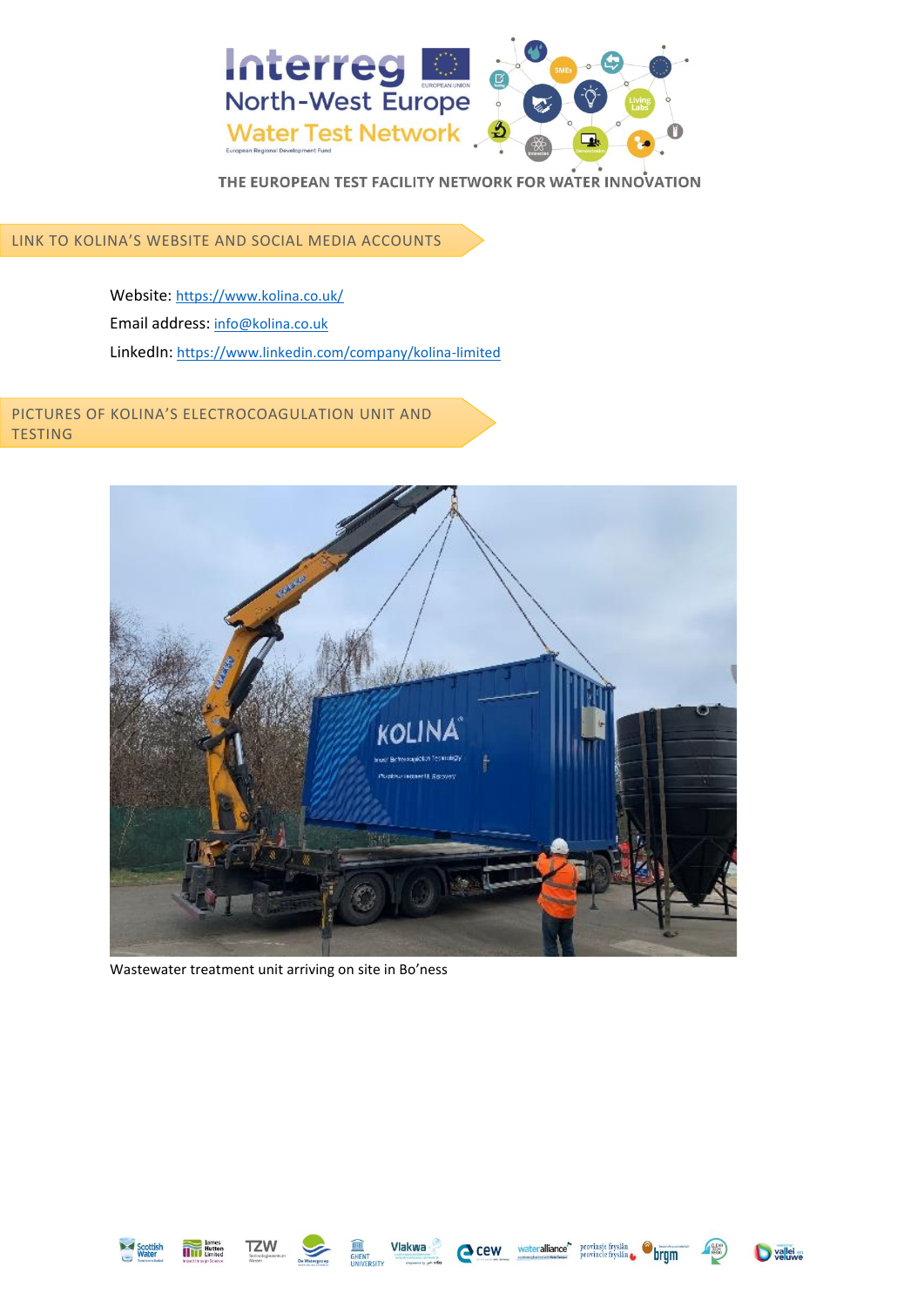



Electrocoagulation cells within phosphate removal unit, and a Kolina engineer carrying out testing on the unit